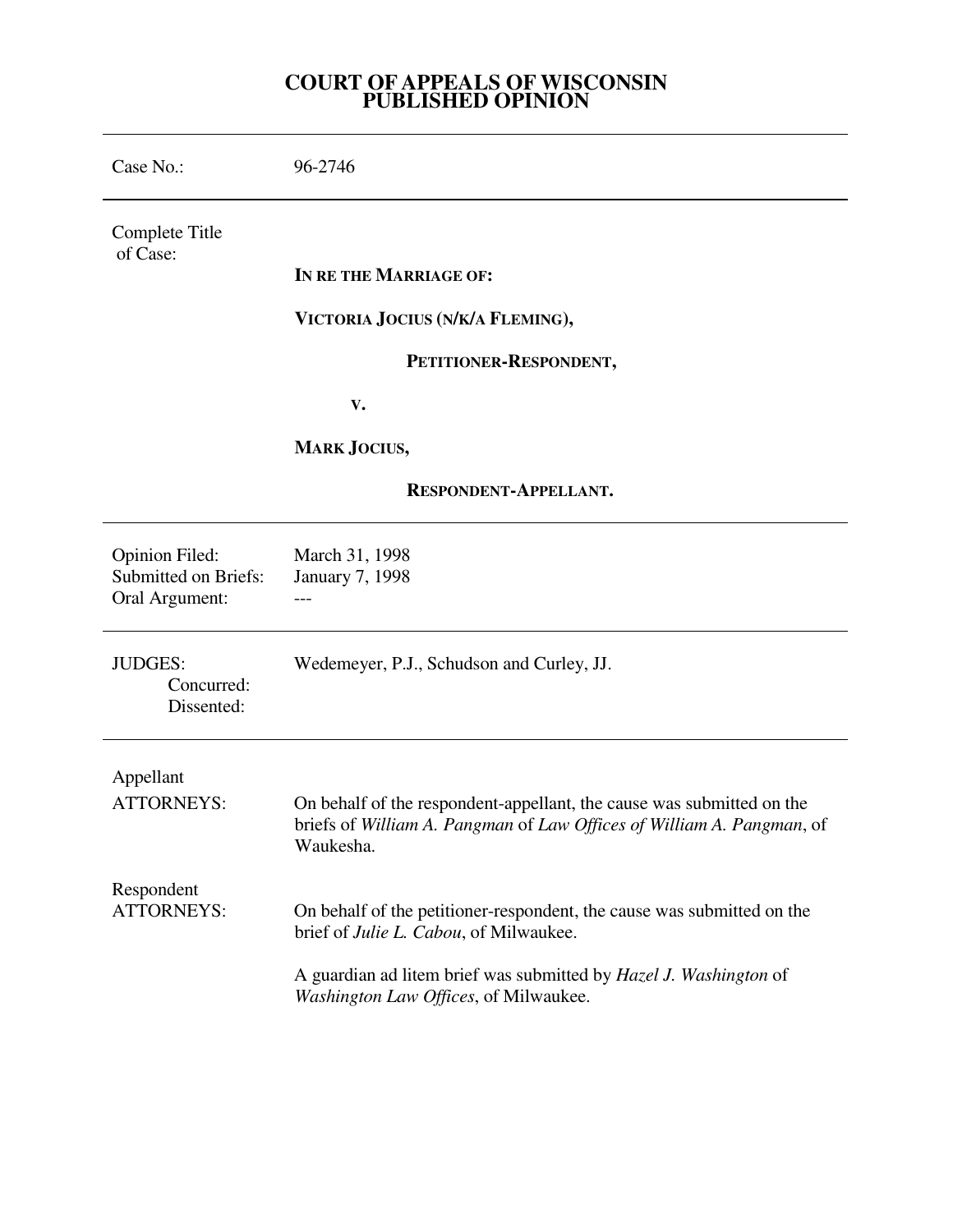# **COURT OF APPEALS DECISION DATED AND FILED NOTICE**

March 31, 1998

**Marilyn L. Graves Clerk, Court of Appeals of Wisconsin** 

 **This opinion is subject to further editing. If published, the official version will appear in the bound volume of the Official Reports.**

 **A party may file with the Supreme Court a petition to review an adverse decision by the Court of Appeals.** *See* **§ 808.10 and RULE 809.62, STATS.** 

**No. 96-2746** 

## **STATE OF WISCONSIN IN COURT OF APPEALS**

**IN RE THE MARRIAGE OF:** 

**VICTORIA JOCIUS (N/K/A/ FLEMING),** 

 **PETITIONER-RESPONDENT,** 

**V.** 

**MARK JOCIUS,** 

 $\overline{a}$ 

 **RESPONDENT-APPELLANT.** 

APPEAL from a judgment<sup>1</sup> of the circuit court for Milwaukee County: DOMINIC S. AMATO, Judge. *Reversed and cause remanded with directions.*

<sup>&</sup>lt;sup>1</sup> The trial court refers to its decision as a "judgment." However, for purposes of this appeal, we will refer to it as an order in our opinion.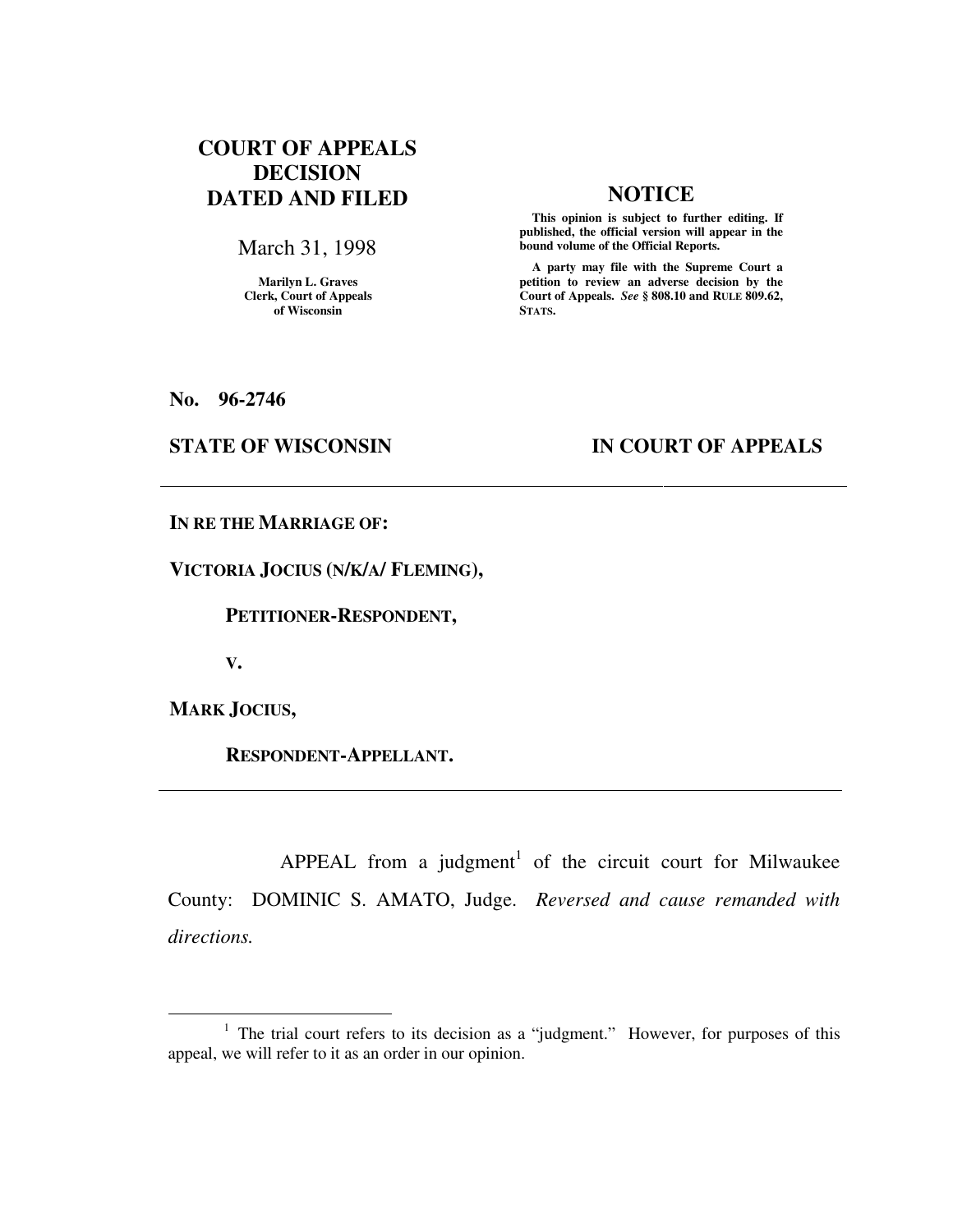Before Wedemeyer, P.J., Schudson and Curley, JJ.

 CURLEY, J. Mark Jocius appeals the trial court's order, following a hearing, that denied him any periods of physical placement with his three children, permanently prohibited him from petitioning for any change in physical placement rights, and changed the children's surnames to Fleming. Mark argues that the trial court's order is unconstitutional and, additionally, that the trial court lacked the statutory authority to make a prospective order and to change the children's surnames. He urges us to declare the entire order void and remand for a new hearing. We agree with Mark that the trial court exceeded its statutory authority in making a prospective physical placement order regarding the children and in changing the names of the children. We reverse these portions of the order and remand this matter to the trial court to amend the order consistent with this opinion. We decline to void the entire order as the appellant has not supplied us with a transcript of the proceedings and, without it, we are unable to ascertain whether the trial court erroneously exercised its discretion. Because of our decision, we do not address the constitutional argument.

## **I. BACKGROUND.**

 Victoria and Mark Jocius were divorced by Judge Clarence Parrish on August 30, 1990. At the time of the divorce, the trial court accepted the parties' signed marital settlement agreement. This document divided their marital property, gave sole legal custody of the three children of the marriage to Victoria, and provided Mark with periods of physical placement, stating he was entitled to "reasonable visitation upon notice." It also required Mark to pay 29% of his income as child support when he was employed. On the date of the divorce, Mark, although a prisoner at the Dodge County Correctional Institution, was present at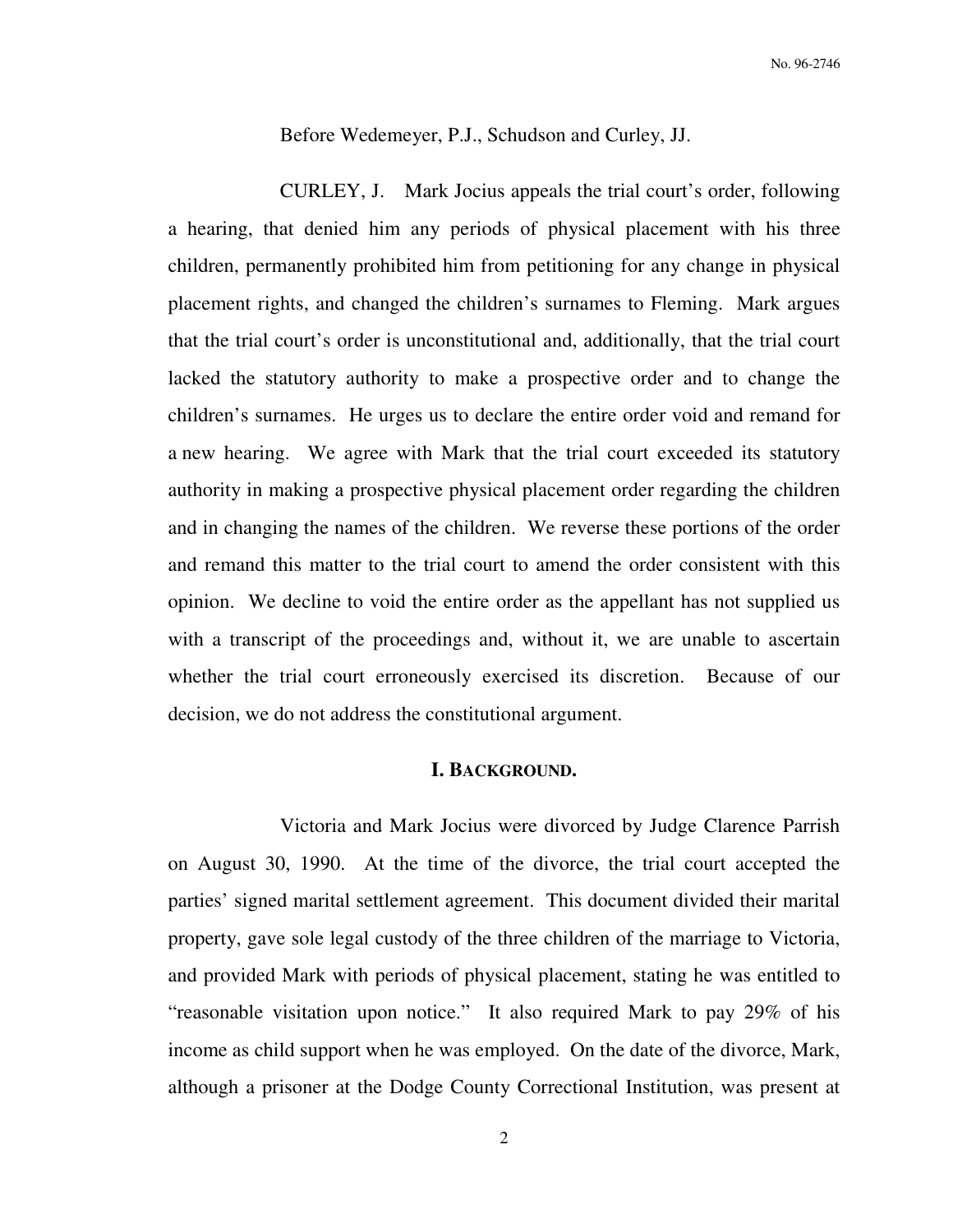the hearing having been produced by an order of the court. After the divorce, the record shows little activity on the case until January 1996.

 On January 5, 1996, a letter purportedly written and signed by the three Jocius children, all of whom were still minors, was sent to the original trial judge, Judge Parrish. By this time, Judge Parrish had left the bench and had died. The letter was redirected to Judge Dominic Amato, who apparently had inherited Judge Parrish's calendar. Judge Amato read the letter and appointed a guardian ad litem for the children on January 19,  $1996<sup>2</sup>$  Following the appointment, the

 $\overline{a}$ 

 1. A judge may initiate, permit, engage in or consider ex parte communications for scheduling, administrative purposes or emergencies that do not deal with substantive matters or issues on the merits if all of the following conditions are met:

 a. The judge reasonably believes that no party will gain a procedural or tactical advantage as a result of the ex parte communication.

 b. When the ex parte communication may affect the substance of the action or proceeding, the judge promptly notifies all of the other parties of the substance of the ex parte communication and allows each party an opportunity to respond.

We recognize that often well-intentioned parties and friends attempt to communicate with judges in divorce cases in the hope of influencing the judge's decision. Judges need to institute procedures so that these communiqués do not inadvertently violate the ex parte communication directive.

(continued)

<sup>&</sup>lt;sup>2</sup> We caution judges to avoid taking a similar course of action as they may run afoul of SCR  $60.04(g)(1)$  governing ex parte communications. Supreme Court Rule  $60.04(g)(1)$ a & b provides:

 <sup>(</sup>g) A judge shall accord to every person who has a legal interest in a proceeding, or to that person's lawyer, the right to be heard according to law. A judge may not initiate, permit, engage in or consider ex parte communications concerning a pending or impending action or proceeding except that: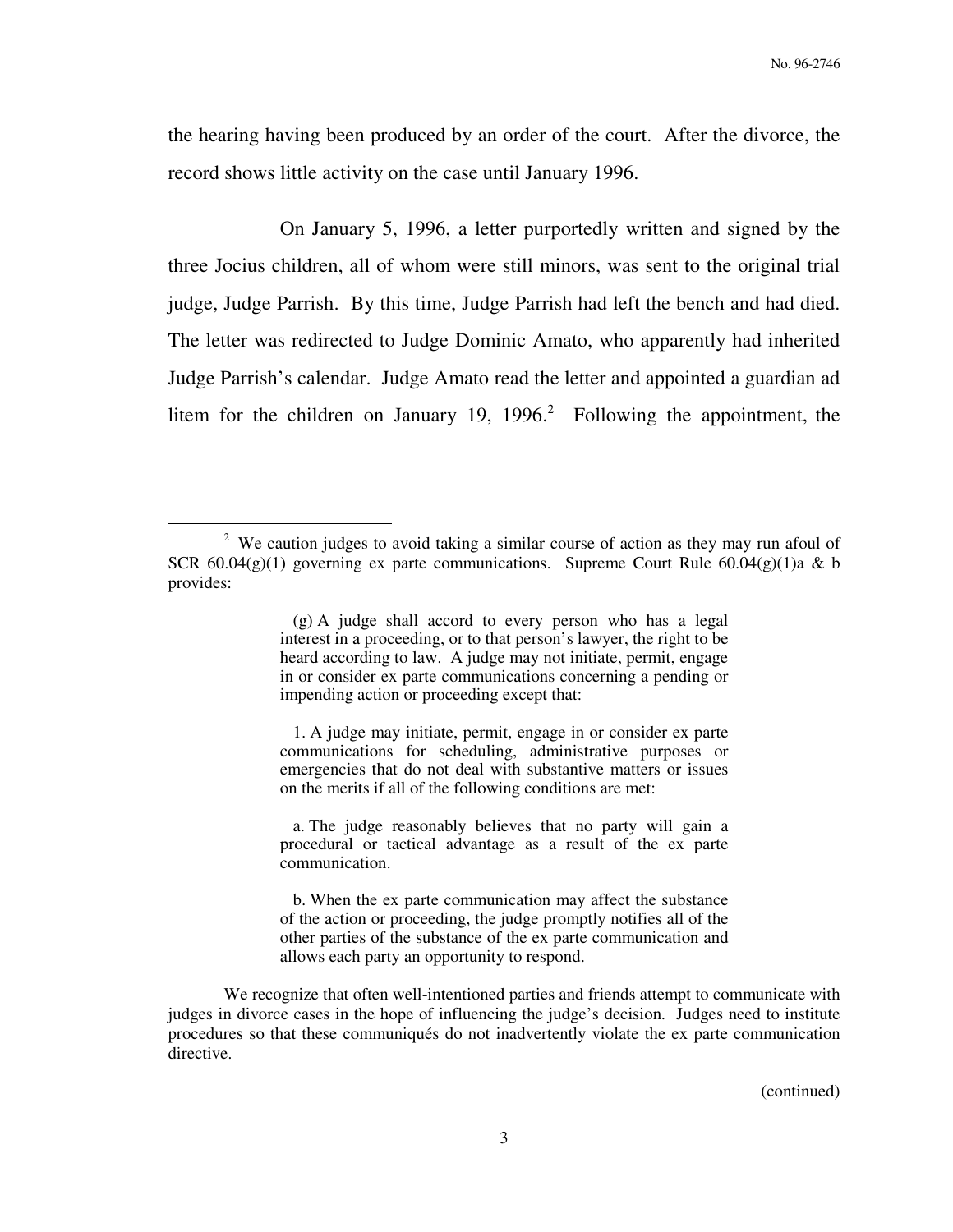guardian ad litem submitted an affidavit which served as the underpinnings for obtaining a child abuse temporary restraining order under § 813.122(4), STATS. Victoria also brought a domestic abuse temporary restraining order pursuant to § 813.12, STATS. On April 1, 1996, Judge Amato handled both injunction hearings and entered injunctions against Mark who was present, having been produced from the Brown County Jail.<sup>3</sup> The record also reflects that, at the same time, the trial court changed Victoria's surname from Jocius to Fleming, her maiden name, some six years after the divorce took place.<sup>4</sup>

 Besides litigating the child abuse action, the guardian ad litem also filed an order to show cause on March 12, 1996, asking for a complete denial of Mark's periods of physical placement with the children, claiming that "such placement would endanger the children's physical, mental and emotional health

Further, while we share the trial court's concern for the welfare of young children, we feel it unwise to appoint a guardian ad litem for children in a divorce action several years after the divorce has been granted when there is no pending litigation. This is especially so when the appointment is done on the strength of a letter sent by three children addressed to another judge, and the parents have not been contacted and allowed to respond. The better course of action, if a complaint raising questions about a child's safety and welfare reaches the judge, is to contact the county child welfare agency which is statutorily required to investigate such matters and is better equipped to handle emergencies.

<sup>&</sup>lt;sup>3</sup> We note that under § 813.122(2), STATS., child abuse actions are to be commenced only by petition. Here, the action was commenced by an unsigned affidavit of the guardian ad litem and by her "oral motion." However, the child abuse injunction is not being challenged on appeal.

<sup>&</sup>lt;sup>4</sup> It is not clear that the family court had the authority to change the name six years after the divorce. Section 767.20, STATS., provides:

**Name of spouse**. The court, upon granting a divorce, shall allow either spouse, upon request, to resume a former legal surname, if any.

Victoria's change of name, however, is not challenged in this appeal.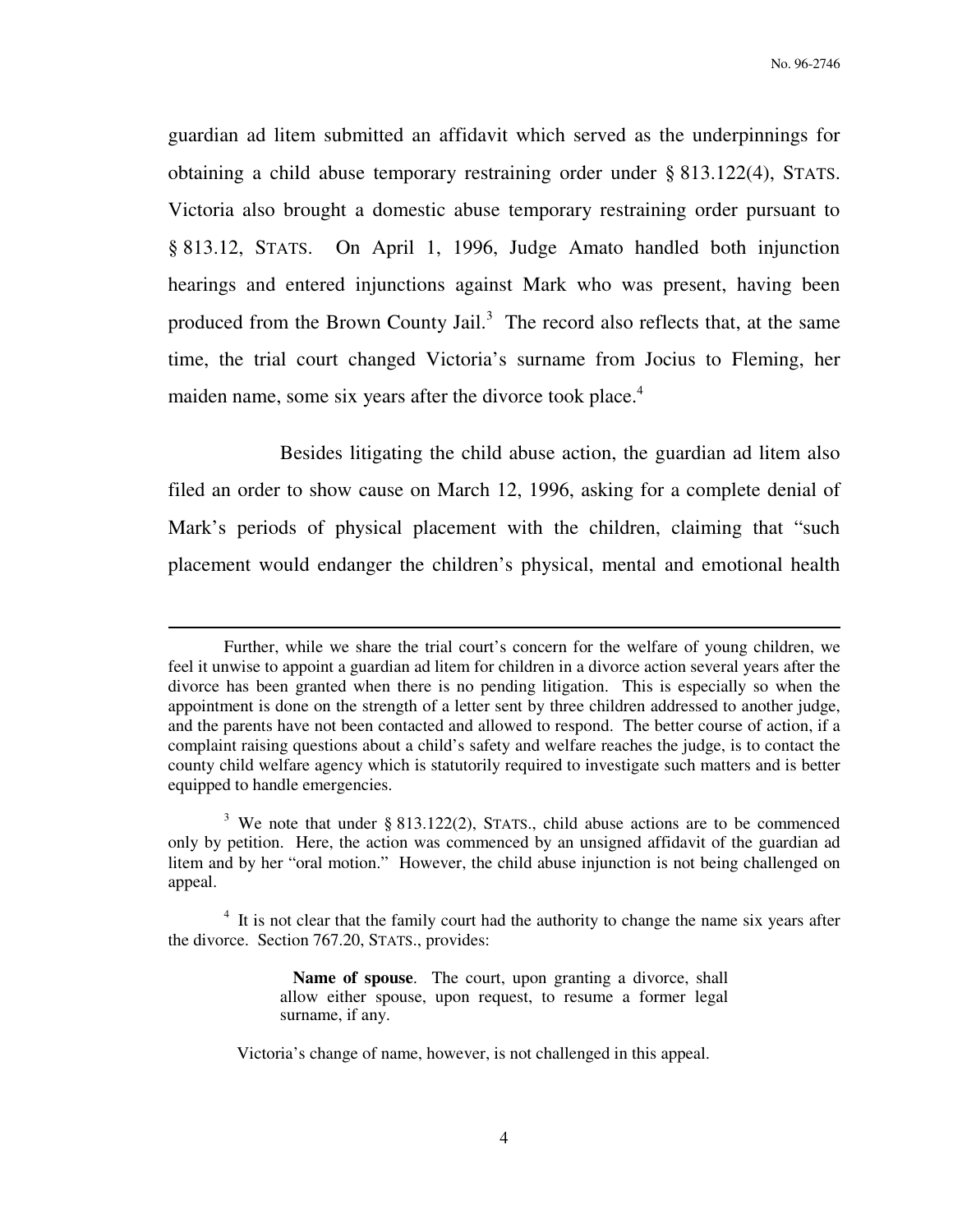pursuant to Wis. Stats sec. 767.325(4)." Additionally, the guardian ad litem requested that the children's surnames be changed to their mother's maiden name. Later, Victoria, now represented by counsel, also filed a motion entitled "Notice of Motion and Motion to Deny Placement and Grant Name Change."

 The record also reflects that, apparently in anticipation of a contested hearing pursuant to §§ 767.325 and 767.24, STATS., on April 17, 1996, the trial court appointed counsel for the respondent, citing *A.S. v. State*, 168 Wis.2d 995, 485 N.W.2d 52 (1992), as authority.<sup>5</sup> On June 7, 1996, following a multi-day hearing, the trial court gave an oral decision from the bench, later reduced to writing, in which it denied Mark any periods of physical placement with his children and prohibited Mark from petitioning for any change in physical placement of the children. The court's order also changed the children's surnames to Fleming. Additionally, it ordered the domestic abuse injunction converted to a

 $<sup>5</sup>$  In *A.S. v. State*, 168 Wis.2d 995, 485 N.W.2d 52 (1992), the supreme court held that</sup> the right to counsel, if granted by a specific statute, includes the right to effective counsel. *Id*. at 1002, 485 N.W.2d at 54. *A.S.* concerned a termination of parental rights proceeding, pursuant to  $§$  48.415, STATS., and there was no dispute in that case that  $§$  48.23(2)(a), STATS., 1987-88, specifically granted a right to counsel in such proceedings. *See id*. at 999-1000, 485 N.W.2d at 53. By contrast, the only pending matters in this case were requests for a denial of periods of physical placement under Chapter 767, STATS., and for a name change. There is no corresponding statutory authority in Chapter 767 for the appointment of counsel for indigent adult parties in a post-judgment action brought under § 767.325, STATS. Thus, the trial court's reliance on *A.S.* as authority for the appointment of an attorney was misplaced, and the trial court exceeded its authority in appointing private counsel for Mark. Further, although no order can be located in the record appointing an attorney for Victoria, the submitted briefs and the subsequent order of the trial court for payment of attorney fees suggest that the trial court made such an appointment. There is also no authority for the appointment of a private attorney for an indigent petitioner in a domestic abuse action. As a consequence, upon remand, the appointed attorneys for Mark and Victoria, if not privately retained or acting pro bono, are relieved of any further duties in this case.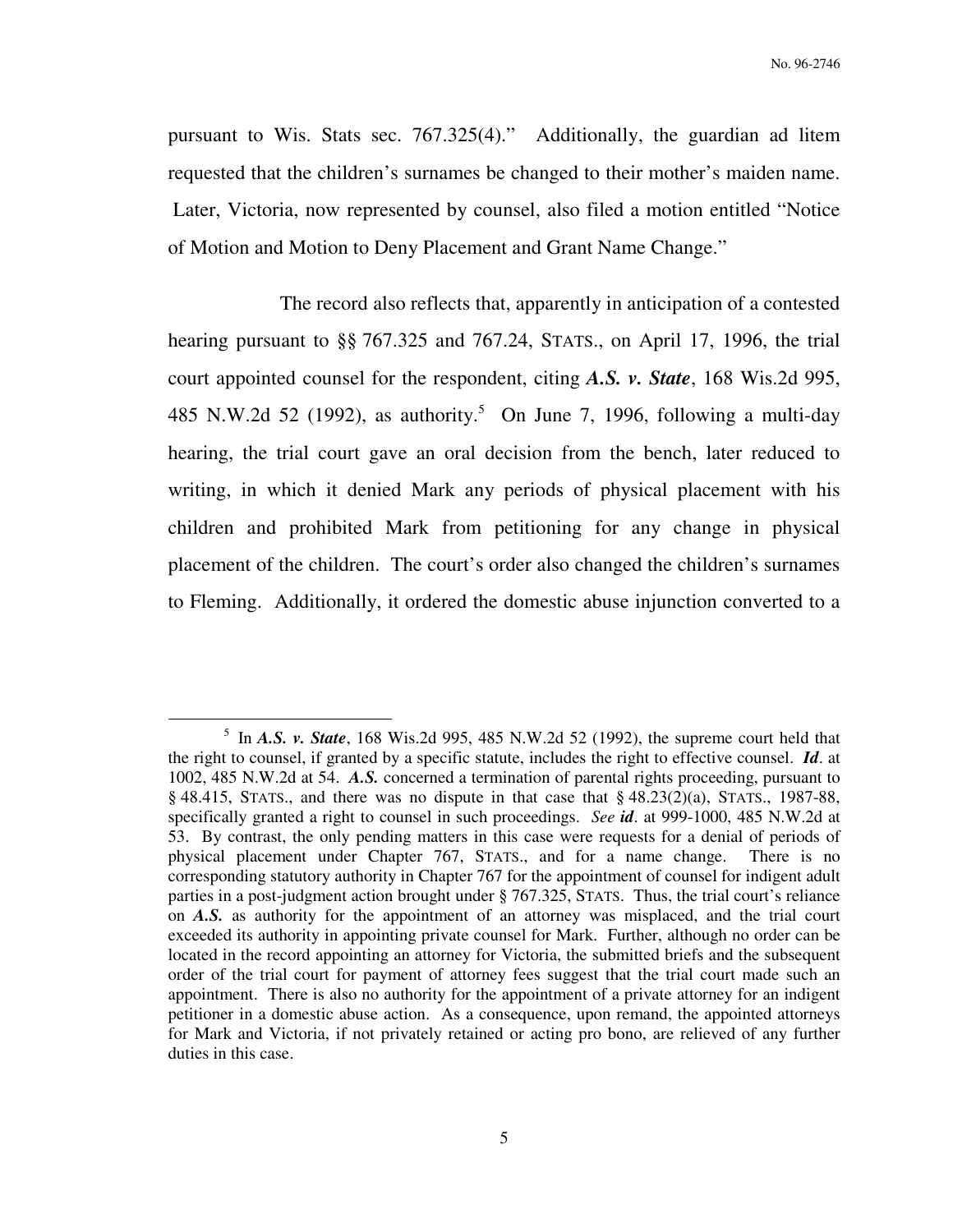permanent injunction.<sup>6</sup>

 6 The domestic abuse injunction statute specifies a two-year time limit; however, the domestic abuse injunction is not being appealed. *See* § 813.12(4)(c), STATS.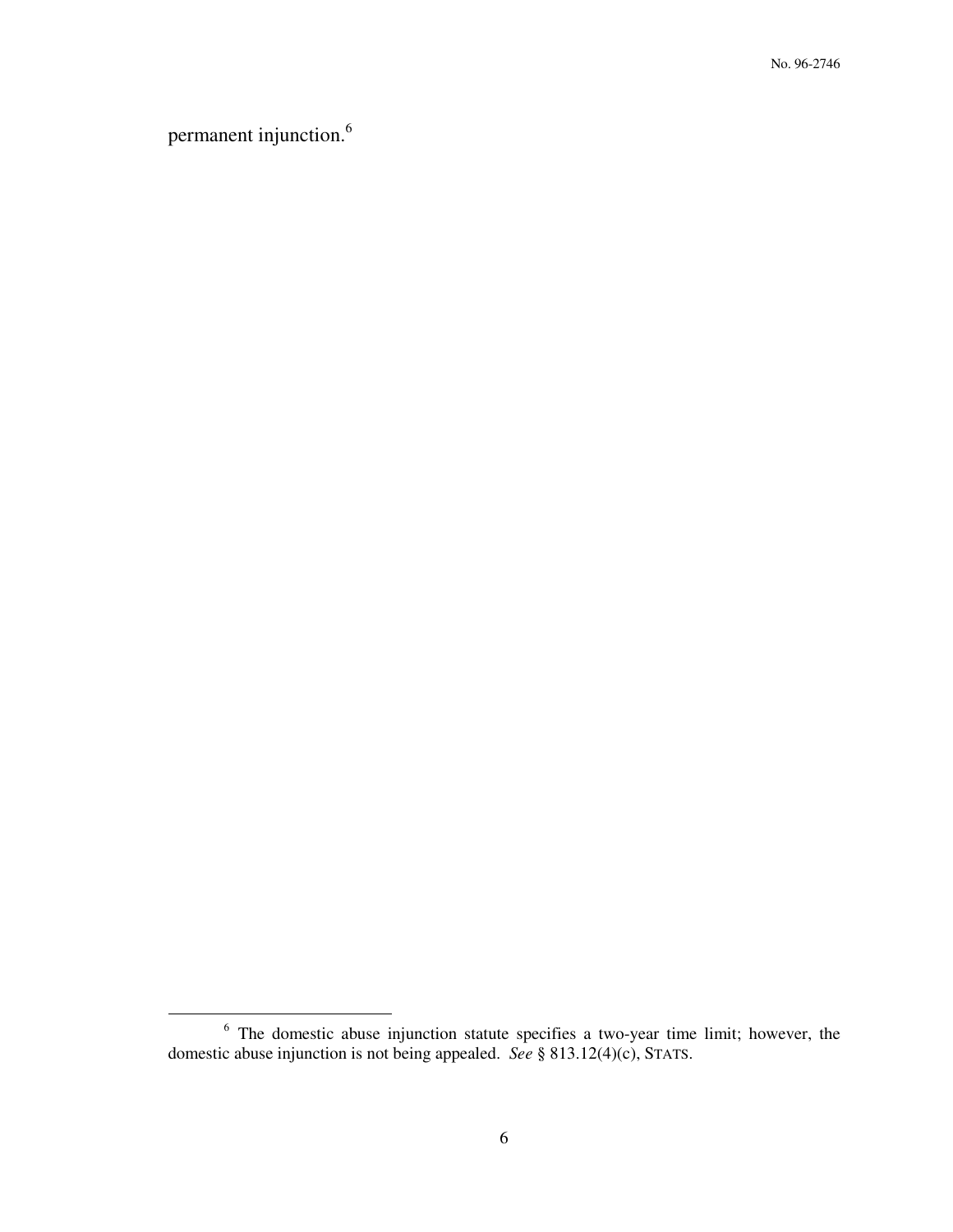### **II. ANALYSIS.**

### As stated in *Koeller v. Koeller*, 195 Wis.2d 660, 536 N.W.2d 2d 216

(Ct. App. 1995):

 Custody determinations are matters within the trial court's discretion and will be sustained on appeal where the court exercises its discretion on the basis of the law and the facts of record and employs a logical rationale in arriving at its decision. *Licary v. Licary*, 168 Wis.2d 686, 692, 484 N.W.2d 371, 374 (Ct. App. 1992). A court erroneously exercises its discretion, however, when it bases its determination on an error of law. *Id***.**

 Because there is no common-law jurisdiction over the subject of divorce in Wisconsin, such powers that Wisconsin courts possess in this area are "entirely dependent on legislative authority…." *Groh v. Groh*, 110 Wis.2d 117, 122, 327 N.W.2d 655, 658 (1983). And "where the legislature has set forth a plan or scheme as to the manner and limitation of the court's exercise of its jurisdiction, that expression of the legislative will must be carried out and power limitations adhered to." *Id***.** at 123, 327 N.W.2d at 658. Thus, "[a]lthough the trial court has a broad discretion with respect to custody determinations, which will be given great weight on review, 'courts have no power in awarding custody of minor children other than that provided by statute.'" *Schwantes v. Schwantes*, 121 Wis.2d 607, 622, 360 N.W.2d 69, 76 (Ct. App. 1984) (quoted sources omitted).

*Id***.** at 663-64, 536 N.W.2d at 218.

Following a divorce, § 767.325, STATS., permits a trial court to

modify the existing provisions governing legal custody and physical placement of

the children. As pertinent here,  $\S 767.325(1)(b)$  reads:

[U]pon petition, motion or order to show cause by a party, a court may modify an order of legal custody or an order of physical placement where the modification would substantially alter the time a parent may spend with his or her child if the court finds all of the following: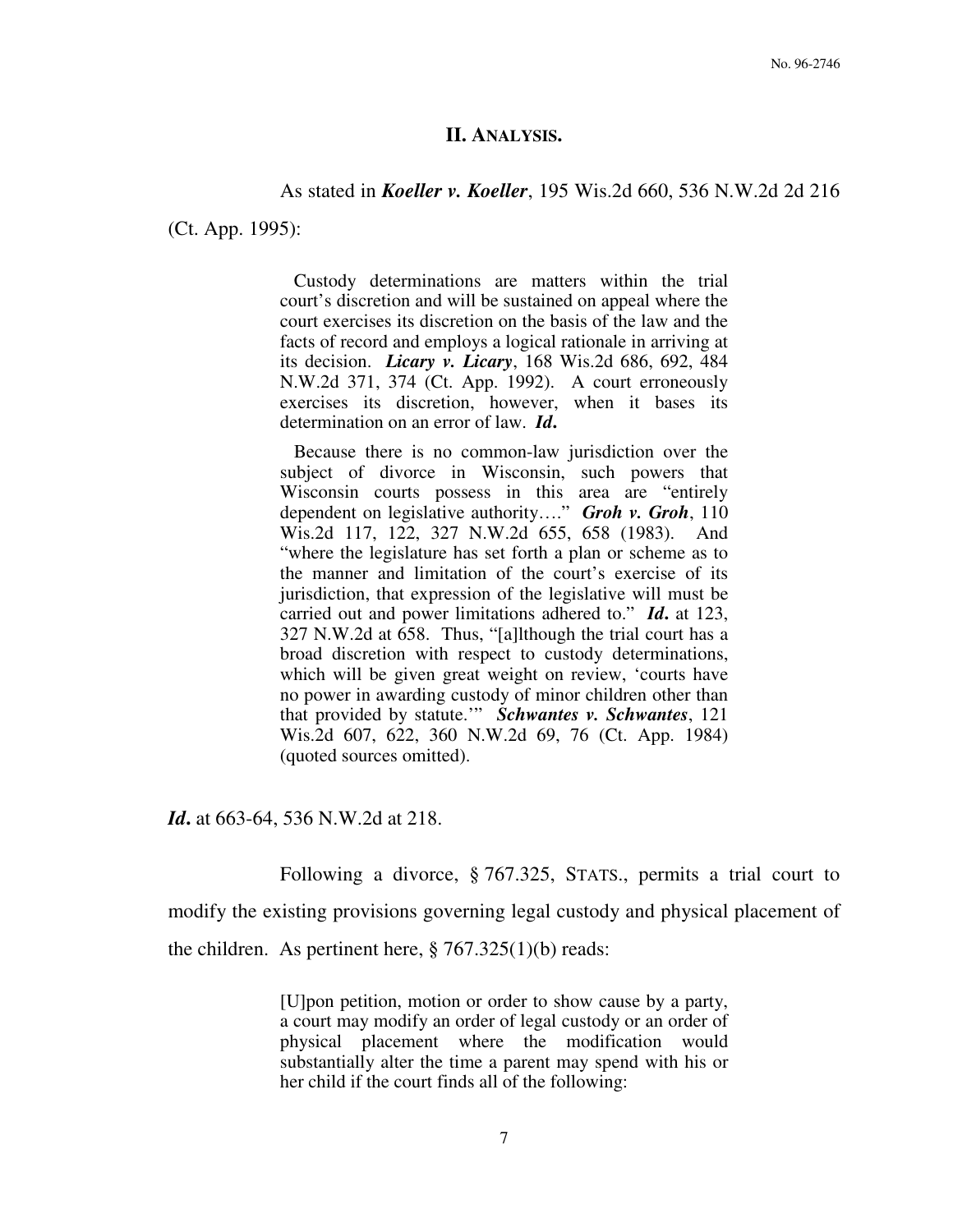a. The modification is in the best interest of the child.

 b. There has been a substantial change of circumstance since the entry of the last order affecting legal custody or the last order substantially affecting physical placement.

 A hearing brought under § 767.325, STATS., asking for a change in the physical placement of a child, requires the trial court to utilize the factors set forth in § 767.24(4), STATS., in deciding the appropriate amount of time the non-custodial parent has physical placement.<sup>7</sup> The statute starts with the presumption that both parents will have what was formerly known as visitation, and is now known as periods of physical placement. Additionally, both §§ 767.325(4) and 767.24(4)(b), STATS., anticipate and authorize a complete

 $\overline{a}$ 

 (b) A child is entitled to periods of physical placement with both parents unless, after a hearing, the court finds that physical placement with a parent would endanger the child's physical, mental or emotional health.

 (c) No court may deny periods of physical placement for failure to meet, or grant periods of physical placement for meeting, any financial obligation to the child or the former spouse.

 (cm) If a court denies periods of physical placement under this section, the court shall give the parent that was denied periods of physical placement the warning provided under s. 48.356.

 (d) If the court grants periods of physical placement to more than one parent, it shall order a parent with legal custody and physical placement rights to provide the notice required under s. 767.327 (1).

<sup>&</sup>lt;sup>7</sup> Section 767.24(4), STATS., provides:

**(4)** ALLOCATION OF PHYSICAL PLACEMENT. (a) Except as provided under par. (b), if the court orders sole or joint legal custody under sub. (2), the court shall allocate periods of physical placement between the parties in accordance with this subsection. In determining the allocation of periods of physical placement, the court shall consider each case on the basis of the factors in sub. (5).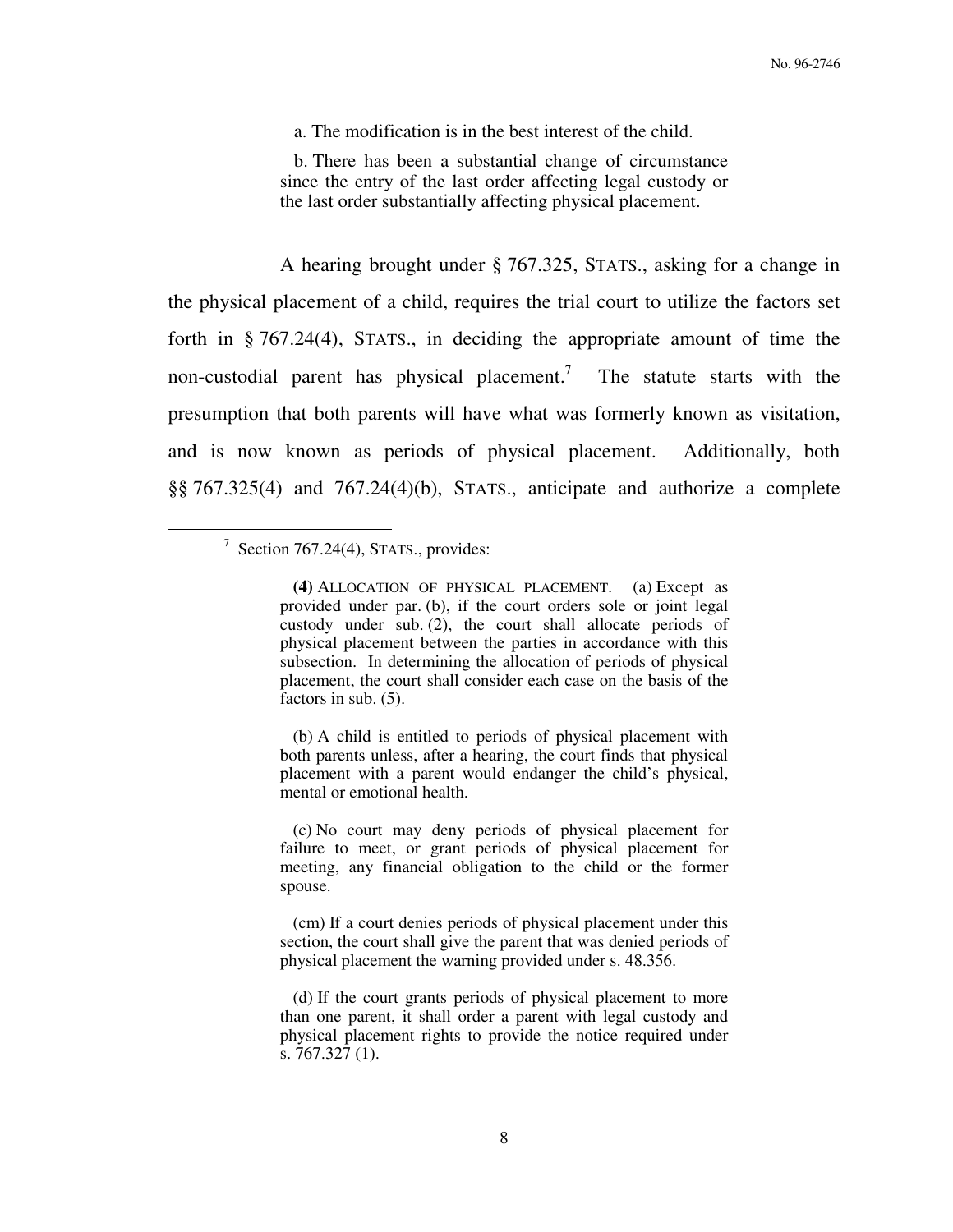denial of physical placement, but only when the court is satisfied that physical placement will threaten a child's physical, mental, or emotional health. Section 767.325(4) reads:

> DENIAL OF PHYSICAL PLACEMENT. Upon petition, motion or order to show cause by a party or on its own motion, a court may deny a parent's physical placement rights at any time if it finds that the physical placement rights would endanger the child's physical, mental or emotional health.

Section 767.24(4)(b), STATS., reads:

 A child is entitled to periods of physical placement with both parents unless, after a hearing, the court finds that physical placement with a parent would endanger the child's physical, mental or emotional health.

 Mark concedes that the trial court could deny him physical placement of the children. Mark argues, though, that the trial court so exceeded its authority and "stacked the deck" against him that the entire order is suspect and should be overturned. The trial court's order reads: "[T]hat all dynamics of the relationship of parent Mr. Jocius with his children Matthew and Jennifer, is permanently limited to the financial responsibility to support these children." With respect to the third child, the trial court order reads:

> [A]ll the dynamics of the relationship of parent Mark Jocius and Bryan Jocius is indefinitely limited to the financial responsibility to support that child.… Mr. Mark Jocius is barred from asking this Court for any relief as it relates to that child, save for the responsibility that Mr. Jocius has to provide economic support.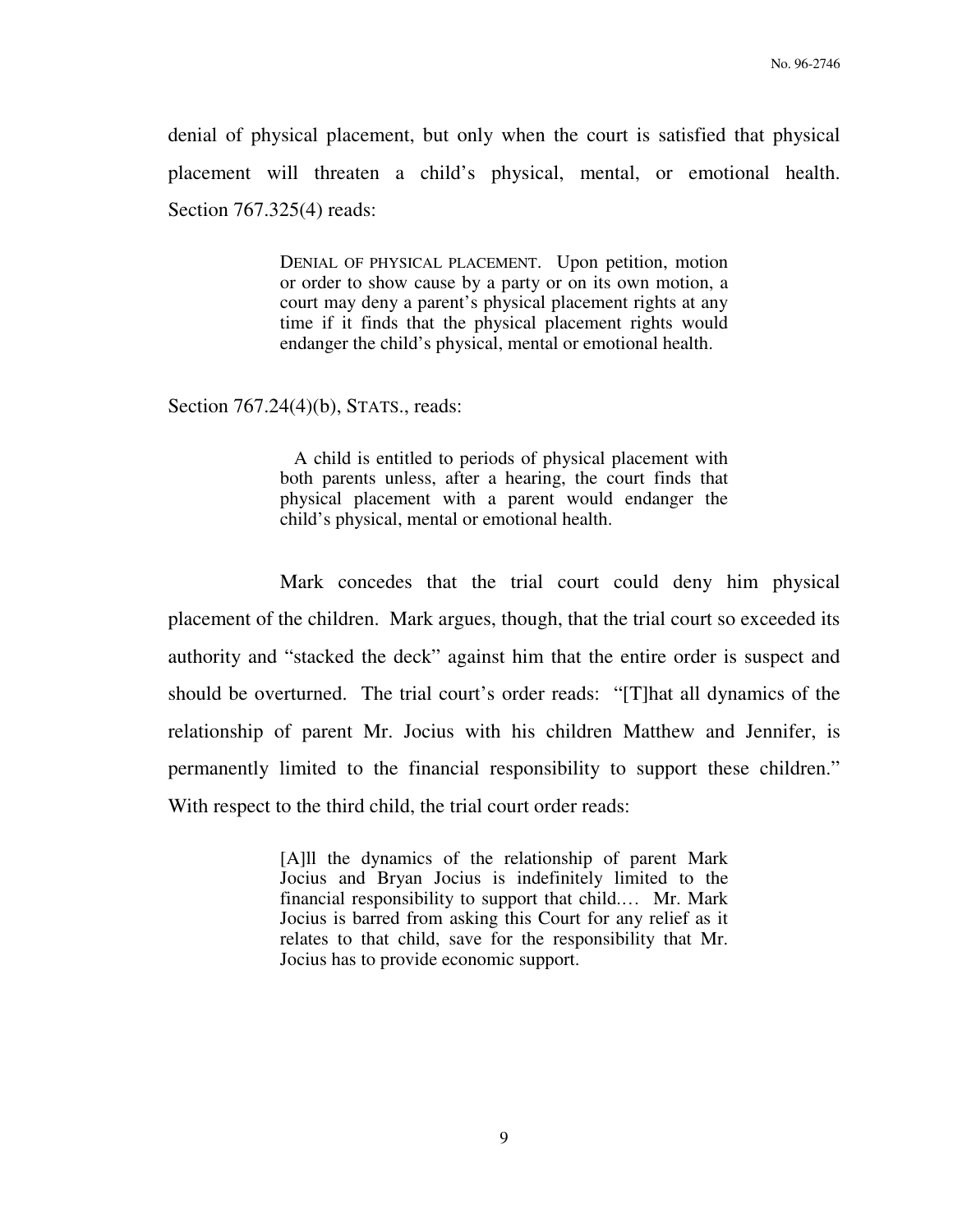These orders were based on the trial court's finding, which states:

It is clear from the evidence that Mark Jocius has been, ever since the birth of the first child, a non-parent…. Mr. Jocius is a detriment to the minor children. Mr. Jocius has done really nothing in the best interests of the children. Mr. Jocius is not a fit and proper parent.

This finding, based on the testimony of one of the expert witnesses, is sufficient to invoke § 767.24(4)(b), STATS. However, in addition to denying Mark physical placement of his children, the trial court took the extraordinary step of making his denial of physical placement order permanent. While the order references and incorporates a list of authorities that the trial court believes support its position, the trial court cites only one case, *Holtzman v. Knott*, 193 Wis.2d 649, 533 N.W.2d 419 (1995), specifically in its order. Given the holding in *Holtzman*, it is apparent that the trial court relied on this case as authority for its permanent physical placement order. Victoria and the guardian ad litem argue that *Holtzman* permits the trial court to fashion a remedy not specifically mentioned in the statutes. We are not so persuaded. Our review of *Holtzman* convinces us that it is inapposite to the case before us.

 In *Holtzman*, the former same-sex partner of the biological mother of a child, who lived with the child since birth, sought both custody and visitation after the breakup of her relationship with the child's mother. *See id*. at 661-62, 533 N.W.2d at 422. The supreme court ruled that the former partner did not have standing to seek custody, but that the circuit court could grant visitation rights if the former partner was able to prove all the elements of a four-part test. *See id*. at 699, 533 N.W.2d at 437. In a lengthy opinion, the supreme court noted that the problem presented by the facts of the case was not addressed in Chapter 767, STATS., and consequently ruled that the then-existing visitation statute did not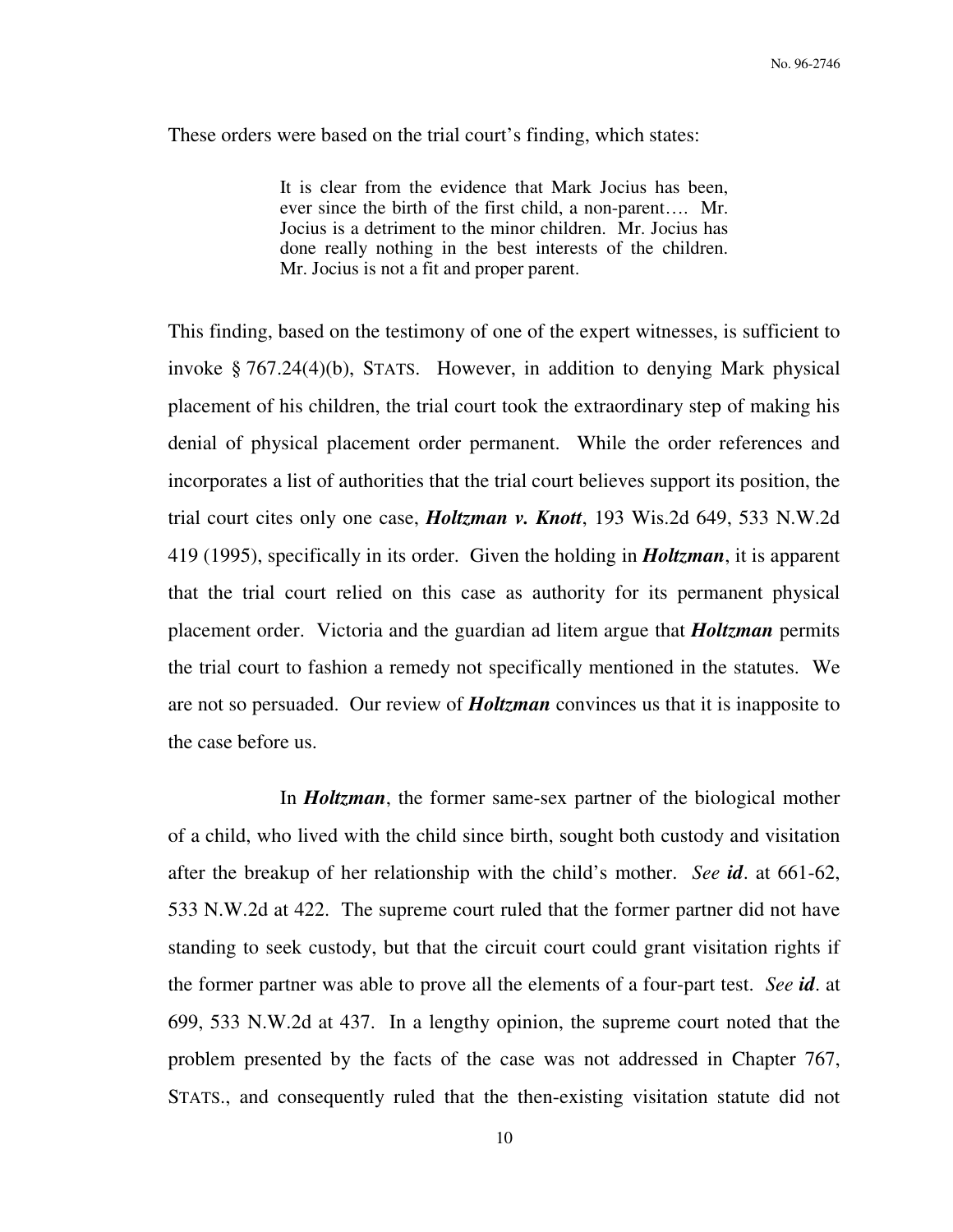apply to the set of facts before the court. *See id*. at 658, 533 N.W.2d at 421 ("For the reasons set forth, we conclude that the ch. 767 visitation statute, sec. 767.245, Stats. 1991-92, does not apply to Holtzman's petition for visitation rights to Knott's biological child."). The court then went on to craft a solution to this unique situation, determining that the trial court could exercise its equitable powers to grant visitation apart from the visitation statute, if the petitioner proved all the elements of a four-part test. *See id*.

 Unlike *Holtzman*, provisions of the current visitation statute clearly address and apply to the current dispute. Moreover, here the trial court was not confronted with a request for visitation by a person who is not mentioned in the existing statutes. Nor does this case present a situation where the court is grappling with the concept of expanding visitation rights to those in disintegrating, non-traditional families. On the contrary, here the trial court was attempting to limit the ability of a biological parent from ever seeking contact with his children, while still continuing his financial responsibility to them. We conclude that the pronouncement in *Holtzman*, permitting a limited exercise of equitable powers, has no application here because the current visitation statute covers the circumstances in this case, and the facts are distinctly different.

 The issue then becomes whether the body of case law dealing with family court jurisdiction permits the trial court to make a prospective order. Several cases dealing with custody disputes have addressed the trial court's authority under § 767.24, STATS. In *Poeschel v. Poeschel*, 115 Wis.2d 570, 341 N.W.2d 407 (Ct. App. 1983), when confronted with the question of whether the trial court could order alternating custody with each parent having sole custody for six months, this court said: "The trial court did not have the authority to order alternating custody. Its only power in awarding custody of minor children is that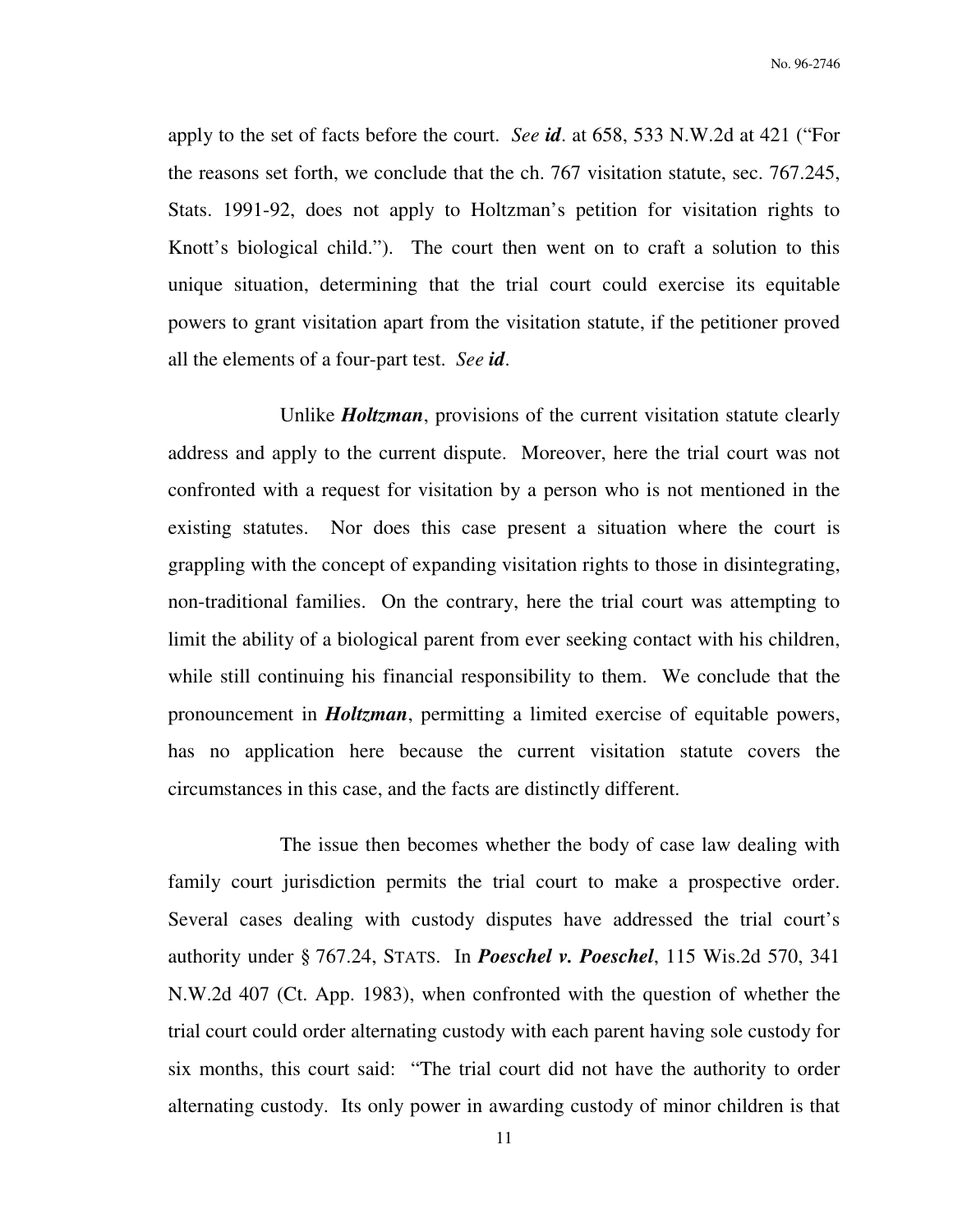provided by statute." *Id*. at 571-72, 341 N.W.2d at 407-08 (citing *Groh v. Groh*, 110 Wis.2d 117, 123, 327 N.W.2d 655, 658 (1983)). Similarly, in *Groh*, the supreme court found the trial court lacked the authority under § 767.24 to order a mother to relocate within the state as a condition of retaining custody of her children. *Groh*, 110 Wis.2d at 119, 327 N.W.2d at 656. The court concluded that: "The authority of the legislature to limit a court's power in awarding custody was recognized by this court in *Hamachek v. Hamachek*, 270 Wis. 194, 198-99, 70 N.W.2d 595 (1955), wherein this court said: 'Courts have no power in awarding custody of minor children other than that provided by statute.'" *Groh*, 110 Wis.2d at 123, 327 N.W.2d at 658. Later in its analysis, in discussing whether the statute permitted the court to invoke its authority to require the parent to live in a designated part of the state, the supreme court opined: "Application of the doctrine of *expressio unius est exclusio alterius* to [the visitation provision] leads to the conclusion that the legislature's failure to specifically confer the power is evidence of legislative intent not to permit the exercise of the power." *Id*. at 125, 327 N.W.2d at 659. Thus, the case law is replete with declarations that the power of a circuit court judge in custody and visitation matters is generally subject to legislative will and, absent an authorizing statutory provision, the court is usually powerless to act.

 Another case has also addressed the legality of prospective orders. Recently, in *Koeller*, we reversed the trial court when it made a prospective order concerning the children in that case. We reiterated that "the circuit court's authority in divorce cases 'is confined altogether to such express and *incidental powers* as are conferred by statute.'" *Koeller*, 195 Wis.2d at 665, 536 N.W.2d at 218 (emphasis added in *Koeller*; citation omitted). Later, this court noted: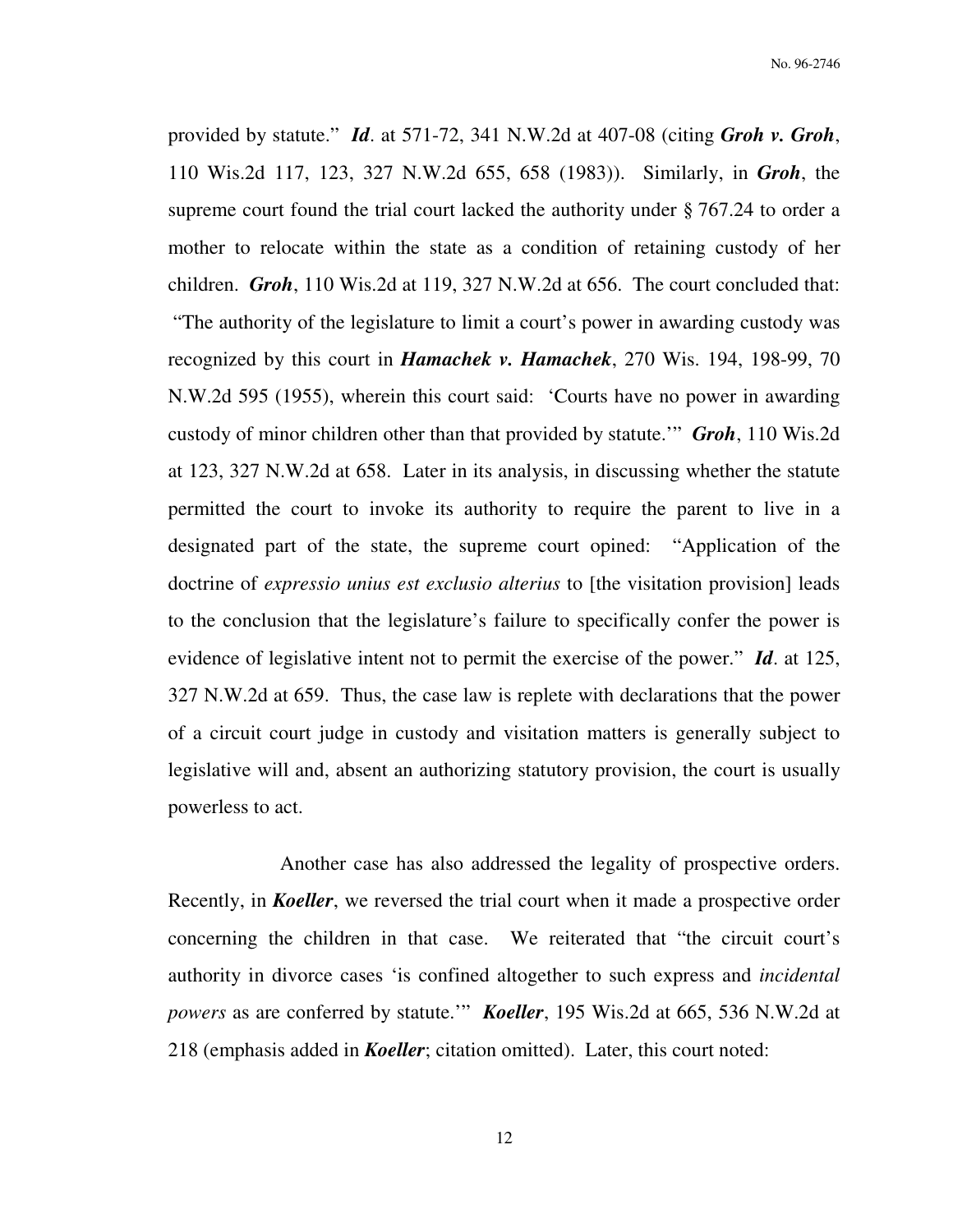We do not see how the power to order a change of custody that is to take place at some unknown time in the future, upon the occurrence of some stated contingency, may be necessarily implied or inferred from the authority granted to the court by either  $\S 767.24(3)$  or  $\S 767.325$ , STATS. Not only is the key statutory language cast in the present tense but the plain underlying purpose of these provisions is to permit the court to assess the effect of historical *and present* factors upon the child's well-being in order to determine the type of custodial arrangement that will best serve his or her interest.

*Id.* at 667, 536 N.W.2d at 219 (emphasis in original).

 Implicit in the trial court's order is its view that applying the best interests of a child test permits what is not specifically authorized by statute.<sup>8</sup> The question of whether the application of the "best interests of the child" test permits an otherwise unauthorized order was flatly rejected by the supreme court in *Groh*:

> If the trial court had the power to make any order it pleased so long as the order could somehow be justified by recitation of the rubric "in the best interest of the children" the limits the legislature placed on the court's exercise of power in custody matters would be meaningless.

*Id.* at 126, 327 N.W.2d at 659.

<sup>8</sup> The trial court's order reads:

When compelling, extraordinary circumstances exist in relationship between parent and child, and if, under clear and convincing evidence, it is shown that the actions of that parent are not in the best interests of that child, and the actions of the parent are in harm's way, and detrimental to the child, then, in that event, pursuant to relief requested by the guardian ad litem, with a court-appointed forensic psychologist, have safeguards, this court would and will, under the principles of law, entertain any petition by any child for relief to the extent that's being asked for here. [sic]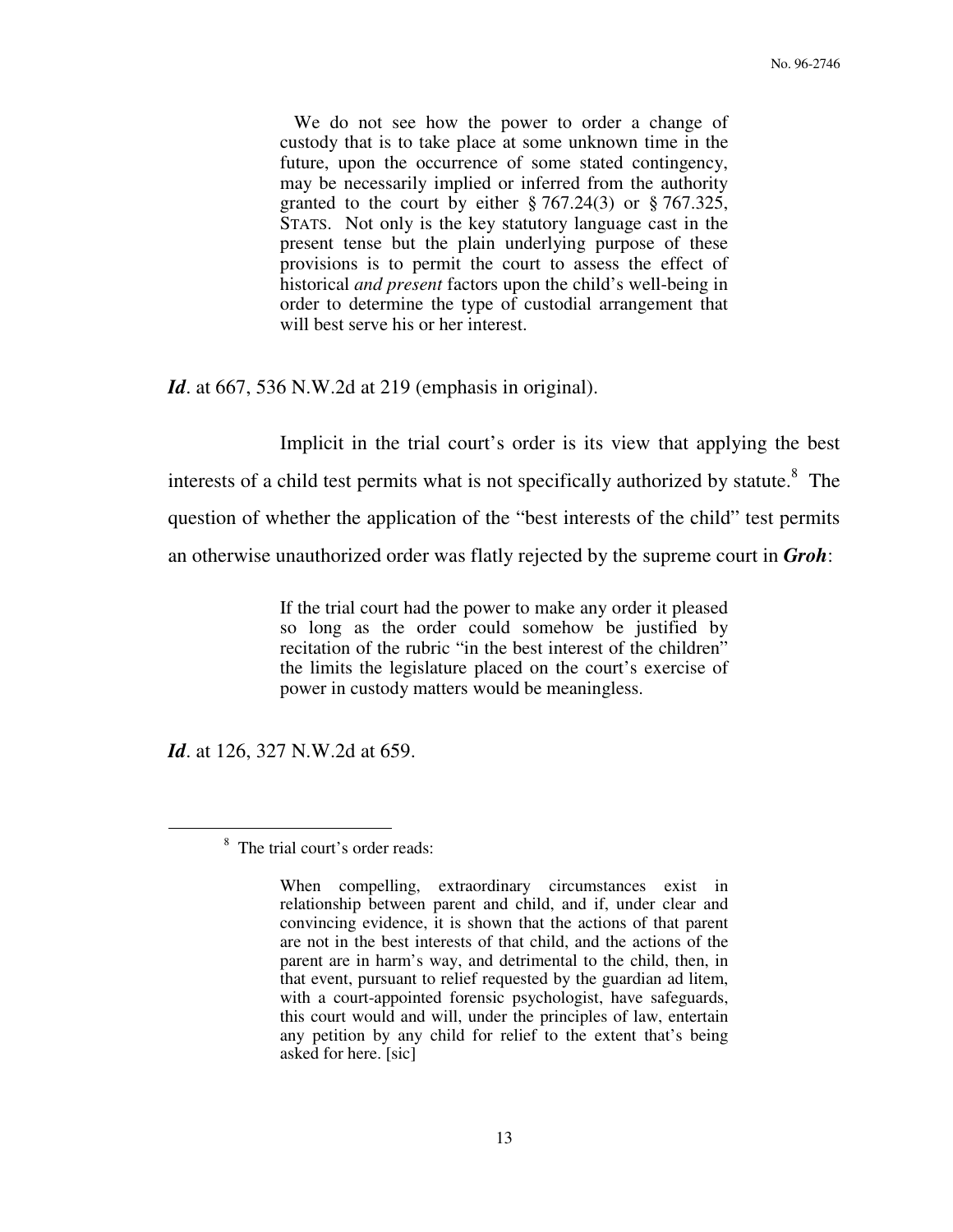Applying the logic of these precedents, we determine that the statute permitting a trial court to deny a parent physical placement does not permit the trial court to make a prospective order prohibiting a parent from requesting a change in physical placement in the future. Thus, we must conclude that the trial court exceeded its authority when it prohibited Mark from petitioning the court in the future for a change in the current order. $9$  As a result of this conclusion, we see no need to address Mark's argument that the trial court's order permanently denying him physical placement is unconstitutional. *See Gross v. Hoffman*, 227 Wis. 296, 300, 277 N.W. 663, 665 (1938) (court of appeals need not discuss issues on appeal which are disposed of by decision on other issues).

 Further, although we conclude that the trial court erred by making its order permanent, we decline to address whether the court erred by denying Mark physical placement rights because in order to determine whether the trial court erroneously exercised its discretion with respect to this issue, we must be able to examine a full transcript of the proceedings. Mark, however, has failed to provide us with the transcript. *See Ryde v. Dane County Dep't of Soc. Servs.*, 76 Wis.2d 558, 563, 251 N.W.2d 791, 793 (1977) (lack of a transcript limits review to those parts of the record available to the appellate court).

 We will, however, address Mark's argument regarding the children's name change. In urging us to overturn the trial court's entire order, Mark has pointed out that the trial court changed the surnames of the children. He posits that such an order is contrary to the civil procedure for name changes. We agree.

<sup>&</sup>lt;sup>9</sup> As a consequence of our decision, the trial court's order that "the guardian ad litem and the court appointed psychologist will stay on this case for the purpose of determining when or if Brian Jocius will exercise his desire to see his father" is a nullity.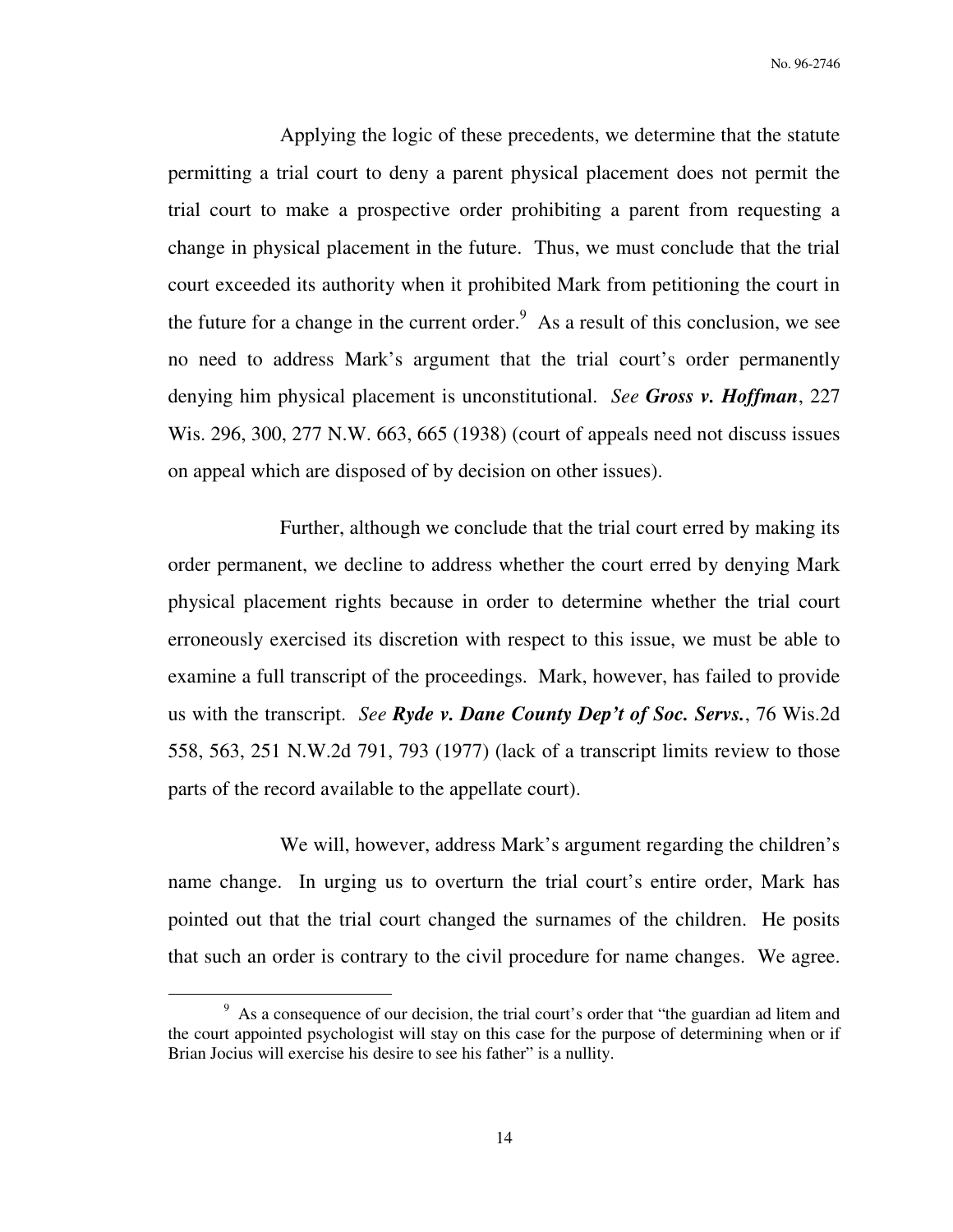As noted earlier, a provision in Chapter 767, STATS., permits the trial court to restore a former surname to a divorcing spouse. This section makes no mention of the children, and there is no other statute found in Chapter 767 authorizing name changes for children in divorcing families. The general name change procedure statute can be found in Chapter 786, STATS. Section 786.36, STATS., sets out the civil procedure for a change of name in Wisconsin, including the names of children. This procedure requires, *inter alia*, a party to file a petition, with proof of publication. It also prohibits a name change for a minor under fourteen unless both parents consent. Here, none of § 786.36's procedural steps were followed. A trial court cannot ignore the statutory procedure promulgated by the legislature. "If the statute is valid, it is the duty of the court to apply it in accordance with its terms." *Town of Amnicon v. Kimmes*, 249 Wis. 321, 324, 24 N.W.2d 592, 593 (1946). The trial court's order changing the names of the children was in contradiction to the statute and is void.<sup>10</sup>

 Finally, our review of the record reveals that the trial court ordered Mark to be responsible for the cost of the proceedings, all legal fees, and all experts' fees. Although the order states no reason for making Mark responsible, and we do not have the benefit of a transcript, we surmise that the court predicated its decision on the theory that Mark would have no future attorney fees as a result of the trial court's order prohibiting any future litigation. Since our order nullifies the trial court's prospective application of its physical placement order, thus removing the underpinnings for the trial court's presumed rationale, we remand

<sup>&</sup>lt;sup>10</sup> On remand, the trial court should correct the children's names. We also conclude that the role of the guardian ad litem in a post-judgment revision of a physical placement case does not extend to or include the commencement of a civil name change action on behalf of the children.